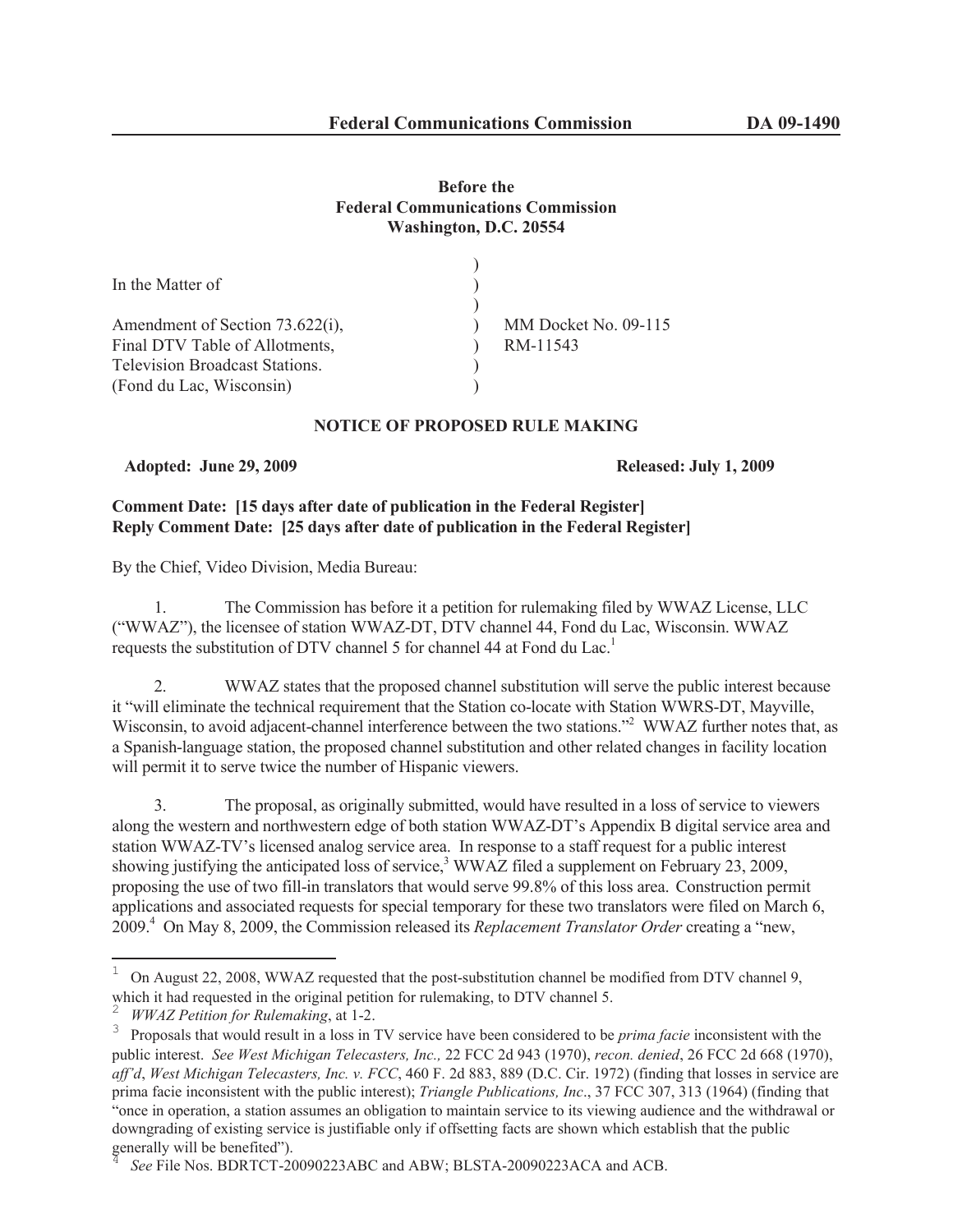'replacement' digital television translator service to permit full-service television stations to continue to provide service to viewers within their coverage areas who have lost service as a result of those stations' digital transition."<sup>5</sup> The Commission stated that "the purpose of replacement digital television translators is to provide service to analog loss areas, not to expand full-service post-transition stations' service areas," but that "it may be impossible for some post-transition full-service stations to site translators that replace analog loss areas without also slightly expanding their analog service areas."<sup>6</sup> Thus, the Commission determined that it would "allow full-service stations seeking replacement digital television translators to propose a *de minimis* expansion of their analog service areas upon a showing that it is necessary to replace service in their post-transition analog loss areas."<sup>7</sup> On June 16, 2009, WWAZ filed a further supplement to its petition for rulemaking amending its original proposal for replacement translators. Under the amended proposal, the replacement translators would expand the analog service area by approximately .1% of the population within the previously authorized analog service area. Under this new proposal, approximately 2,086 persons would lose service, all of whom would continue to be served by seven other television stations.

4. We believe that the proposed slight expansion of service beyond station WWAZ-TV's authorized analog service area is consistent with the policy set forth in the *Replacement Translator Order* to permit use of translators to serve loss areas where doing so would result in, at most, a *de minimus* expansion of the analog service area, and that, as supplemented, WWAZ's proposal warrants consideration. DTV channel 5 can be substituted for DTV channel 44 at Fond du Lac, Wisconsin as proposed, in compliance with the principal community coverage requirements of Section 73.625(a) of the Commission's rules, $8$  at 43-05-46 N. and 87-54-15 W. In addition, we find that this channel change meets the technical requirements set forth in Sections 73.616, 73.622(f)(5) and 73.623 of the Commission's rules.<sup>9</sup> We propose to substitute DTV channel 5 for DTV channel 44 for station WWAZ-DT at Fond du Lac with the following specifications:

| State and City  | DTV Channel DTV Power (kW) | Antenna HAAT (m) |
|-----------------|----------------------------|------------------|
| Fond du Lac, WI |                            | 354              |

5. Accordingly, we seek comments on the proposed amendment of the DTV Table of Allotments, Section  $73.622(i)$  of the Commission's rules,<sup>10</sup> for the community listed below, to read as follows:

Channel No.

| City and State         | Present | Proposed |
|------------------------|---------|----------|
| Fond du Lac, Wisconsin | 44      |          |

<sup>5</sup> *Amendment of Parts 73 and 74 of the Commission's Rules to Establish Rules for Replacement Digital Low Power Television Translator Stations*, Report and Order, FCC 09-36 ¶ 1 (rel. May 8, 2009) (*"Replacement Translator Order"*).

<sup>6</sup> *Id.*, at ¶ 18.

<sup>7</sup> *Id.*

<sup>8</sup> 47 C.F.R. § 73.625(a).

<sup>9</sup> 47 C.F.R. §§ 73.616, 73.622(f)(5) and 73.623.

 $10$  47 C.F.R. § 73.622(i).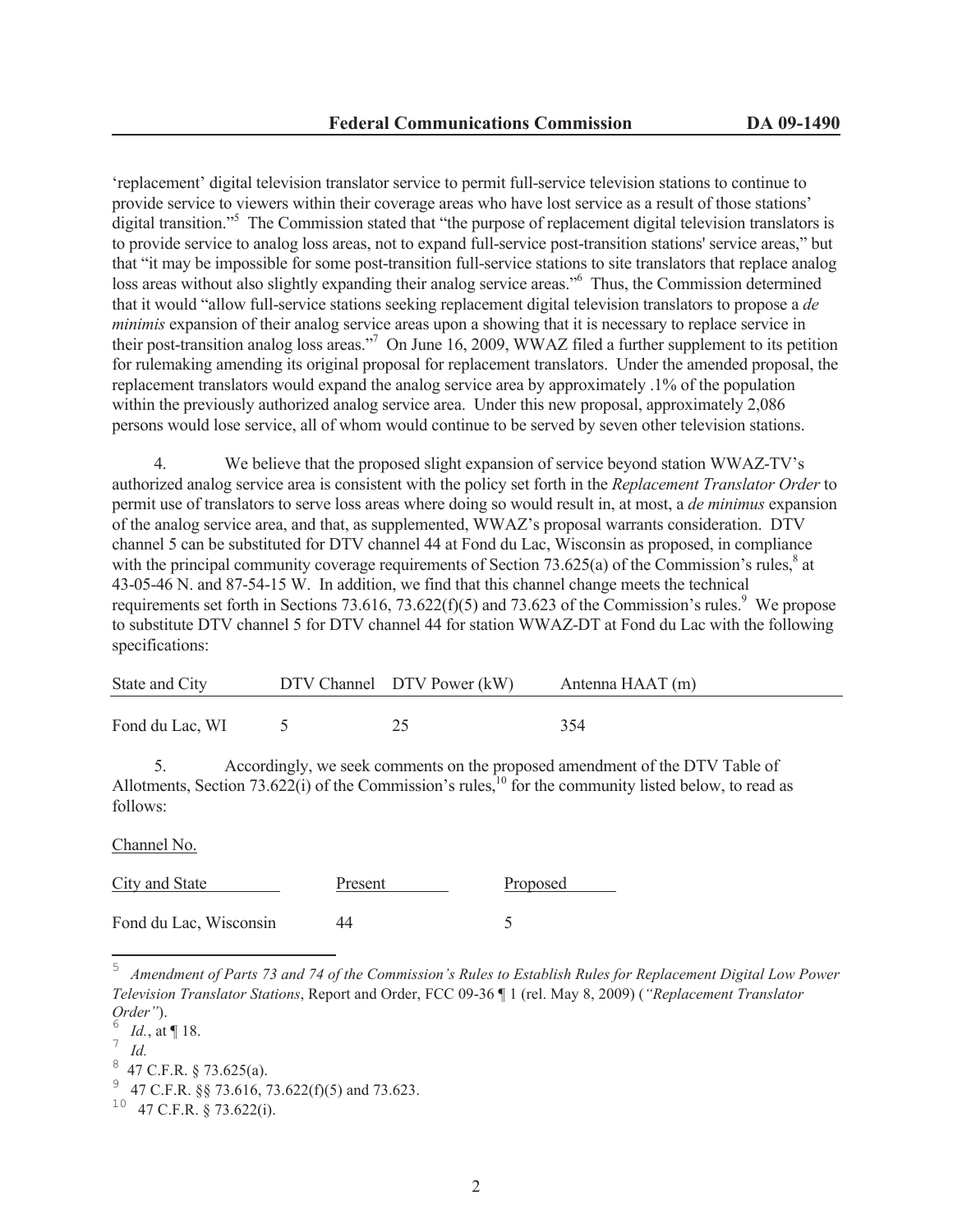6. The Commission's authority to institute rule making proceedings, showings required, cutoff procedures, and filing requirements are contained in the attached Appendix and are incorporated by reference herein. Pursuant to Section 73.623(h) of the rules, mutually-exclusive applicants will be provided a 90-day period of time, from the date of a public notice identifying mutually-exclusive proposals, to resolve their mutual-exclusivity via engineering amendment or settlement.<sup>11</sup> If we receive a maximization application on or before the date for filing initial comments in this proceeding, which proposes a facility which is mutually-exclusive with the proposal set forth herein, we will issue a public notice and the parties will have 90 days within which to resolve their mutual-exclusivity. If the parties resolve their mutualexclusivity, we will complete the rulemaking process by issuing the appropriate order. If the parties are unable to resolve their mutual-exclusivity, we will terminate this proceeding and dismiss the maximization application.

7. Pursuant to Sections 1.415 and 1.419 of the Commission's rules, interested parties may file comments on or before [15 days after publication in the Federal Register] and reply comments on or before [25 days after publication in the Federal Register], and are advised to read the Appendix for the proper procedures. Comments should be filed with the Federal Communications Commission, Office of the Secretary, 445 12th Street, S.W., Washington, D.C. 20554. Additionally, a copy of such comments should be served on the petitioner, or its counsel or consultant, as follows:

Kathleen Victory, Esq. Fletcher, Heald & Hildreth, PLC 1300 North  $17<sup>th</sup>$  Street,  $11<sup>th</sup>$  Floor Arlington, Virginia 22209

8. Parties must file an original and four copies of each filing. Filings can be sent by hand or messenger delivery, by commercial overnight courier, or by first-class or overnight U.S. Postal Service mail (although we continue to experience delays in receiving U.S. Postal Service mail). The Commission's contractor, Natek, Inc., will receive hand-delivered or messenger-delivered paper filings for the Commission's Secretary at 236 Massachusetts Avenue, N.E., Suite 110, Washington, D.C. 20002. The filing hours at this location are 8:00 a.m. to 7:00 p.m. All hand deliveries must be held together with rubber bands or fasteners. Any envelopes must be disposed of before entering the building. Commercial overnight mail (other than U.S. Postal Service Express Mail or Priority Mail) must be sent to 9300 East Hampton Drive, Capitol Heights, Maryland 20743. U.S. Postal Service first-class mail, Express Mail, and Priority Mail should be addressed to 445 12th Street, S.W., Washington, D.C. 20554. All filings must be addressed to Marlene H. Dortch, Secretary, Federal Communications Commission, Office of the Secretary. Any filing that is not addressed to the Office of the Secretary will be treated as filed on the day it is received in the Office of the Secretary.<sup>12</sup> Accordingly, failure to follow the specified requirements may result in the treatment of a filing as untimely.

9. The Commission has determined that the relevant provisions of the Regulatory Flexibility Act of 1980 do not apply to a rule making proceeding to amend the DTV Table of Allotments, Section 73.622(i). This document does not contain proposed information collection requirements subject to the Paperwork Reduction Act of 1995, Public Law 104-13. In addition, therefore, it does not contain any proposed information collection burden "for small business concerns with fewer than 25 employees,"

<sup>&</sup>lt;sup>11</sup> 47 C.F.R. §73.623(h)(3).

<sup>12</sup> See 47 C.F.R. § 1.7.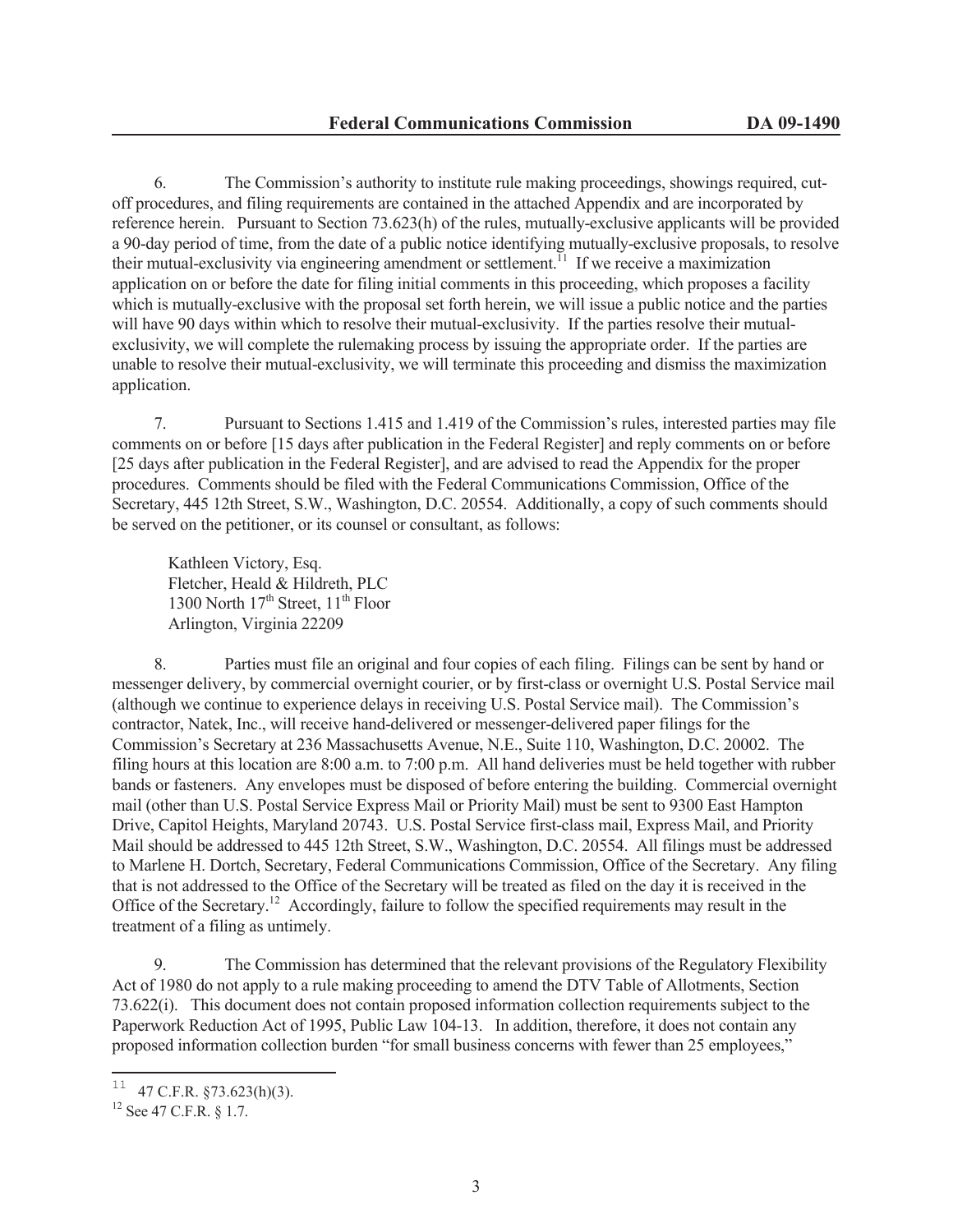pursuant to the Small Business Paperwork Relief Act of 2002, Public Law 107-198, § 3506(c)(4).

10. For further information concerning the proceeding listed above, contact David J. Brown, Media Bureau, (202) 418-1600. For purposes of this restricted notice and comment rule making proceeding, members of the public are advised that no *ex parte* presentations are permitted from the time the Commission adopts a Notice of Proposed Rule Making until the proceeding has been decided and such decision in the applicable docket is no longer subject to reconsideration by the Commission or review by any court. An *ex parte* presentation is not prohibited if specifically requested by the Commission or staff for the clarification or adduction of evidence or resolution of issues in the proceeding. However, any new written information elicited from such a request or any summary of any new information shall be served by the person making the presentation upon the other parties to the proceeding in a particular docket unless the Commission specifically waives this service requirement. Any comment which has not been served on the petitioner constitutes an *ex parte* presentation and shall not be considered in the proceeding. Any reply comment which has not been served on the person(s) who filed the comment, to which the reply is directed, constitutes an *ex parte* presentation and shall not be considered in the proceeding.

#### FEDERAL COMMUNICATIONS COMMISSION

Barbara A. Kreisman Chief, Video Division Media Bureau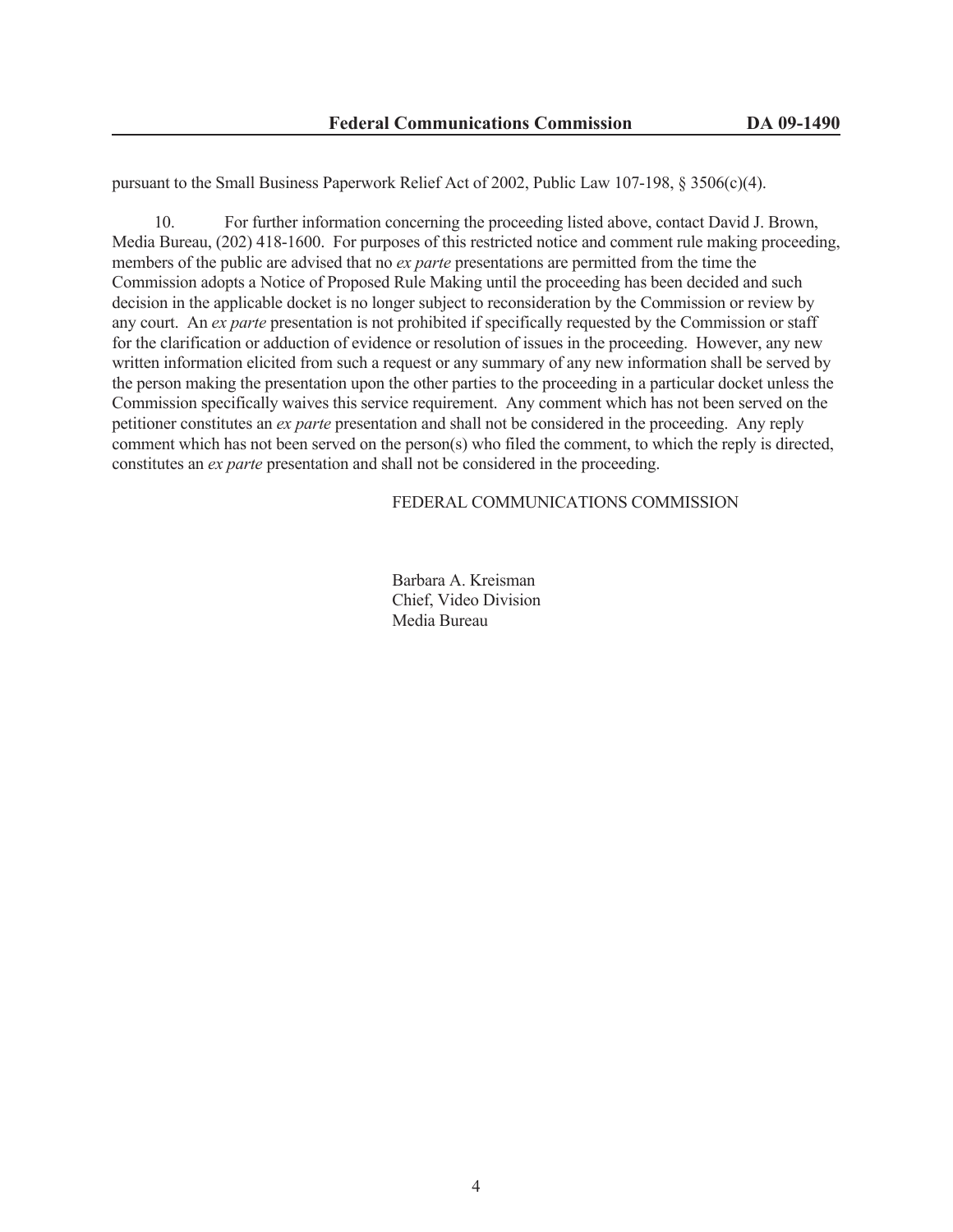## **APPENDIX**

1. Pursuant to authority found in 47 U.S.C. Sections  $4(i)$ ,  $5(c)(1)$ ,  $303(g)$  and  $(r)$ , and  $307(b)$ of the Communications Act of 1934, as amended, and 47 C.F.R. Sections 0.61, 0.204(b) and 0.283, IT IS PROPOSED TO AMEND the DTV Table of Allotments, 47 C.F.R. Section 73.622(i), as set forth in the *Notice of Proposed Rule Making* to which this *Appendix* is attached.

2. Showings Required. Comments are invited on the proposal(s) discussed in the *Notice of Proposed Rule Making* to which this *Appendix* is attached. Proponent(s) will be expected to answer whatever questions are presented in initial comments. The proponent of a proposed allotment is also expected to file comments even if it only resubmits or incorporates by reference its former pleadings. It should also restate its present intention to apply for the channel if it is allotted and, if authorized, to build a station promptly. Failure to file may lead to denial of the request.

3. Cut-off protection. The following procedures will govern the consideration of the filings in this proceeding;

(a) Counterproposals advanced in this proceeding itself will be considered, if advanced in initial comments, so that parties may comment on them in reply comments. They will not be considered if advanced in reply comments. (See Section 1.420(d) of the Commission's Rules.) Because the Commission has not yet lifted its freeze on the filing of petitions for rulemaking to establish new DTV channel allotments and for changes in community of license, $13$  we will not consider counterproposals which propose new allotments or changes in community of license.

(b) With respect to petitions for rule making which conflict with the proposal in this Notice, they will be considered as comments in the proceeding, and Public Notice to this effect will be given as long as they are filed before the date for filing initial comments herein. If they are filed later than that, they will not be considered in connection with the decision in this docket.

(c) The filing of a counterproposal may lead the Commission to allot a different channel than was requested for any of the communities involved.

4. Comments and Reply Comments; service. Pursuant to applicable procedures set out in 47 C.F.R. Sections 1.415 and 1.420, interested parties may file comments and reply comments on or before the dates set forth in the *Notice of Proposed Rule Making* to which this *Appendix* is attached. All submissions by parties to this proceeding or by persons acting on behalf of such parties must be made in written comments, reply comments, or other appropriate pleadings. The person filing the comments shall serve comments on the petitioners. Reply comments shall be served on the person(s) who filed comments to which the reply is directed. A certificate of service shall accompany such comments and reply comments (*see* 47 C.F.R. Section 1.420(a), (b) and (c)). Comments should be filed with the Secretary, Federal Communications Commission, Washington, D.C. 20554.

5. Number of Copies. In accordance with the provisions of 47 C.F.R. Section 1.420, an original and four copies of all comments, reply comments, pleadings, briefs, or other documents shall be

<sup>&</sup>lt;sup>13</sup> *See* Public Notice, "Freeze on the Filing of Certain TV and DTV Requests for Allotment or Service Area Changes," 19 FCC Rcd 14810 (MB 2004).